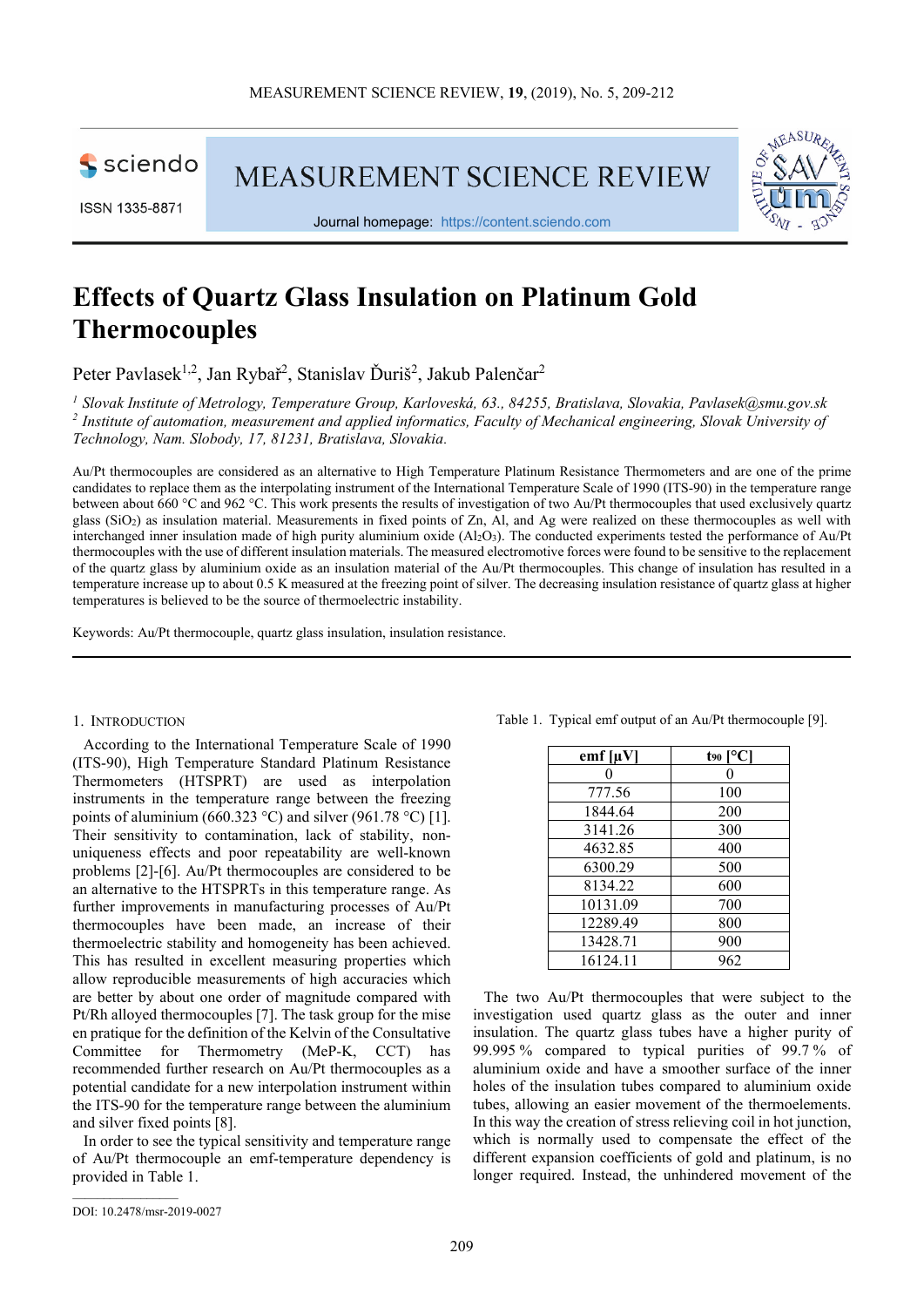thermoelements inside the smooth quartz glass tubes avoids the formation of mechanical stress in the thermoelements.

The Au/Pt thermocouples marked Au/Pt 12-01 and Au/Pt 13-03 were made of pure platinum wire (99.997 %) supplied by Alfa Aesar. The diameter of the wire was 0.5 mm and its length was 2 m. The gold wire for Au/Pt 12-01 had a nominal purity of 99.999 % and was supplied by M&K GmbH. The gold wire for Au/Pt 13-03 had an unknown purity and was supplied by Berliner Metallhütten und Halbwerkzeuge (BMHW). Both gold thermoelements had a diameter of 0.5 mm with a length of 2 m. Before the annealing process, the thermoelements were cleaned by using ethyl alcohol and distilled water. The platinum wires were electrically annealed at about 1300 °C for seven hours. The gold wires were inserted section by section into an auxiliary insulation tube made of aluminium oxide (99.7 %,  $A<sub>1</sub>O<sub>3</sub>$ ) and annealed in a horizontal furnace at 1000 °C for seven hours. After inserting the thermoelements into the four-tube insulation assembly made of quartz glass, the measuring junction was created by welding the gold and platinum thermoelements together. A cross section of the thermocouple quartz glass insulation tubes can be seen in Fig.1. Each of the tubes used in the inner insulation assembly was 650 mm long with an inner diameter of 1.5 mm and had a wall thickness of 0.25 mm. The dimensions of the outer one-end-closed protection tubes were 7 mm (outer diameter) x 5 mm (inner diameter) and 650 mm in length. After assembling, the two Au/Pt thermocouples were annealed at 1000 °C in a horizontal furnace for six hours to remove any physical strains (e.g., cold-work) introduced during mounting.



Fig.1. Cross section of the Au/Pt thermocouple with four-tube inner insulation tube and outer insulation made of quartz glass.

#### 2. MEASUREMENTS

The measurements presented were arranged in a way to investigate the effects of using different inner insulation materials  $(SiO<sub>2</sub>$  and  $A<sub>1</sub>, O<sub>3</sub>$ ) on the electromotive force (emf) of both Au/Pt thermocouples. These measurements were performed using a calibrated voltmeter and the determined uncertainty (k=1) of the emf determination was  $0.017 \mu V$  for measurements at 419.527 °C, 0.026  $\mu$ V for measurements at 660.32 °C, and 0.044 μV for measurements carried out at 961.78 °C. The thermocouple homogeneity, as one of the most important uncertainty contributions affecting their accuracy, was measured, before starting measurements in a

fixed point. The homogeneity measurements were performed in a salt bath at a stable temperature of 300 °C and over a length of 16 cm of the thermocouples. The thermocouples were fully immersed into a protective tube, which was directly in contact with the liquid salt solution, and slowly raised by 1 cm steps. The values were recorded after a stabilisation time of 3 min at each measuring point. Additional homogeneity scanning procedure was performed at the freezing point of silver. The homogeneity was measured by withdrawing the fully emerged thermocouple from the fixed-point cell. The thermoelectric homogeneity was measured over a length of 12 cm with steps of 2 cm.

The investigation was focused on the effects caused by the use of different insulation inner materials that separate the Au and Pt thermocouple wires. This investigation was performed by repeated measurements at the fixed points of Zn (419.527 °C), Al (660.323 °C), and Ag (961.78 °C) using Au/Pt thermocouples constructed with quartz glass inner insulation tubes and repeated measurements after the insulation replacement for aluminium oxide inner insulation tubes. The results of both of these measurement cycles were compared in order to determine the presence of a leakage effect possibly caused by the inner insulation.

#### 3. FIXED-POINT MEASUREMENTS

The fixed-point measurements were performed in three open fixed-point cells of zinc, aluminium, and silver. These measurements were carried out in different vertical threezone furnaces or furnaces equipped with a sodium heat pipe (each fixed point was placed in its own furnace which was optimized for each individual cell). The procedures used were identical to those of a normal fixed-point calibration providing a high level of precision and reproducibility with low uncertainty. The initial measurements were performed in all the fixed-point cells using the Au/Pt thermocouples equipped with the quartz glass insulation tubes. Subsequently, the inner quartz glass insulation tubes of both thermocouples Au/Pt 12-01 and Au/Pt 13-03 were replaced with pure aluminium oxide tubes  $(A<sub>12</sub>O<sub>3</sub>, 99.7%)$ , annealed to remove any possible cold-work and then re-measured at all fixed points.

#### 3. RESULTS

The homogeneity measurements of the two thermocouples Au/Pt 12-01 and Au/Pt 13-03 which were performed in the salt bath at 300 °C exhibited only negligible differences between the initial scans and the scans performed after experiments. These emf differences of the scans along the measured length of the thermocouples were smaller than 0.1 μV and 0.5 µV for Au/Pt 13-03 and Au/Pt 12-01, respectively. This indicates that the thermocouples within the region on which the homogeneity scan was performed, were not exposed to any chemical contamination, mechanical strain or any other influence that could affect their Seebeck coefficient.

The maximum emf deviations found as results of the homogeneity scanning at the freezing point of silver over the length of 12 cm were 1.8  $\mu$ V for Au/Pt 13-03 and 2.6  $\mu$ V for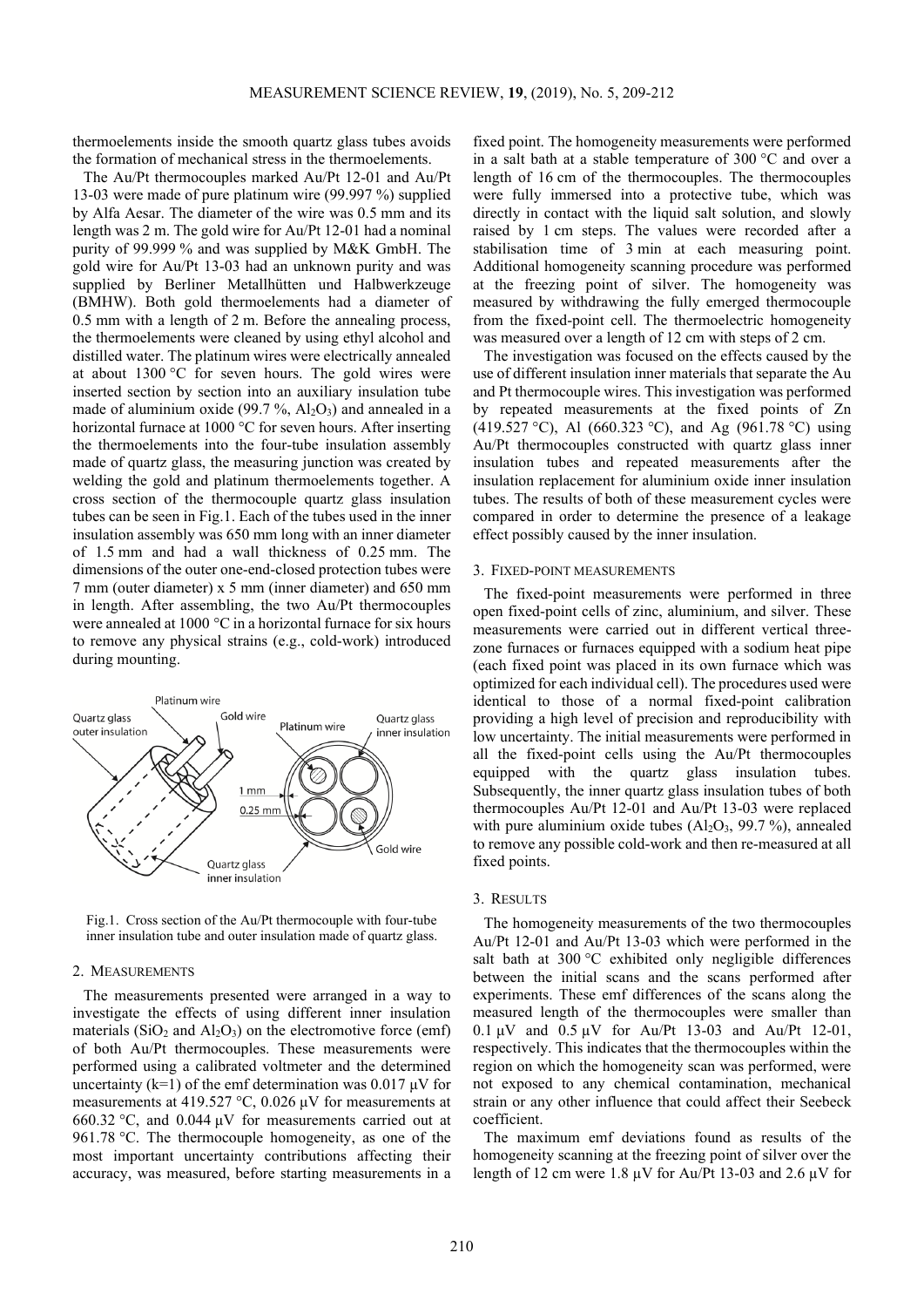Au/Pt 12-01. The repeated measurements before and after the position testing have shown only small differences from the initial values in the order of  $0.5 \mu V$  for Au/Pt 12-01 and 0.6 µV for Au/Pt13-03.

The comparison of fixed-point measurements done by the thermocouples Au/Pt 12-01, Au/Pt 13-03 with quartz glass  $(SiO<sub>2</sub>)$  and aluminium oxide  $(Al<sub>2</sub>O<sub>3</sub>)$  insulation have shown clear differences in the measured emf. Based on the measured data the generated emf with the use of aluminium oxide insulation was higher through the whole measured temperature range from 419 °C to 962 °C. The measured values have furthermore shown an increasing difference of emf with temperature with the peak at the fixed point of silver. The maximum measured at Ag point  $(961.78 \text{ °C})$ differences of emf were 6.8  $\mu$ V (0.273 °C) for Au/Pt 12-01 and 11.5  $\mu$ V (0.462 °C) for Au/Pt 13-03. The detailed results are presented in Table 2.

Table 2. Emfs measured at fixed points when using the Au/Pt thermocouples 12-01 and 13-03 with quartz glass and aluminium oxide insulation tubes.

| Thermometer        | Au/Pt 12-01               |                                   |                           |                    |
|--------------------|---------------------------|-----------------------------------|---------------------------|--------------------|
|                    | emf $\lceil \mu V \rceil$ |                                   |                           |                    |
| <b>Fixed point</b> | (Quartz)                  | (Al <sub>2</sub> O <sub>3</sub> ) | $\Delta$ emf<br>$[\mu V]$ | Δt<br>$\mathsf{C}$ |
| Ag                 | 16084.9                   | 16091.7                           | 6.8                       | 0.273              |
| Al                 | 9299.3                    | 9300.6                            | 1.3                       | 0.065              |
| Zn                 | 4933.2                    | 4934.0                            | 0.8                       | 0.050              |
|                    | Au/Pt $13-03$             |                                   |                           |                    |
| Thermometer        |                           |                                   |                           |                    |
|                    | emf $\lceil \mu V \rceil$ |                                   |                           |                    |
|                    | (Quartz)                  | (AI <sub>2</sub> O <sub>3</sub> ) | A emf<br>$\mu$ V          | Λt<br>$\mathsf{C}$ |
| <b>Fixed point</b> |                           |                                   |                           |                    |
| Ag<br>Al           | 16101.6<br>9312.6         | 16113.1<br>9315.0                 | 11.5<br>2.4               | 0.462<br>0.119     |

#### 4. DISCUSSION

Comparison measurements in fixed-point cells with the thermocouples Au/Pt 12-01 and Au/Pt 13-03 with the quartz glass insulation tubes and replaced aluminium oxide insulation tubes have shown an evident effect on the measured emf. The observed lower emfs, when a quartz glass insulation tube was used, is believed to be caused by a leakage effect. Leakage effects were observed and investigated by Berry and Zang [10]-[15] in HTSPRTs using quartz glass and silica glass insulation. Their findings have shown that this effect occurs in a temperature range from 600 ºC to 1100 ºC. Decreasing insulation resistance with increasing temperature is also described in these publications as a possible cause of the disturbance.

To be able to confirm the mechanisms previously described, a relationship between the decreasing resistances with increasing temperature for each individual material needed to be determined. The specific resistivity of quartz glass and aluminium oxide in comparison is shown in Fig.2.



Fig.2. Resistivity of quartz glass  $(SiO<sub>2</sub>)$  and aluminium oxide  $(A<sub>2</sub>O<sub>3</sub>)$  at elevated temperatures [16].

As can be seen both of the materials have a different decreasing trend of resistivity with temperature elevation. When compared at the same temperatures it is clear that aluminium oxide  $(Al_2O_3)$  has a volume resistance which is several levels of magnitude higher than that of the quartz glass  $(SiO<sub>2</sub>)$  material. This corresponds with our previous findings and the assumption that the insulation material resistance change influences the measurements with Au/Pt thermocouples.



Fig.3. Resistance of a 1 cm long insulation tube segment the quartz glass  $(SiO<sub>2</sub>)$  and aluminium oxide  $(A<sub>12</sub>O<sub>3</sub>)$  in the temperature range from 500 $\degree$ C up to 1000 $\degree$ C.

As the wall thickness of the insulation material influences the resulting final resistance and the thickness differed with the use of quartz glass and aluminium oxide tubes, it was necessary to take into account this parameter as well.

The resulting resistance for a 1 cm segment of quartz glass and aluminium oxide for the temperature range from 500 °C up to 1000 °C can be found in Fig.3. This graph shows that even after taking into account the different wall thicknesses, the aluminium oxide insulation tube maintains its higher resistance at a value of  $8.5x10^7 \Omega$  at 1000 °C in comparison